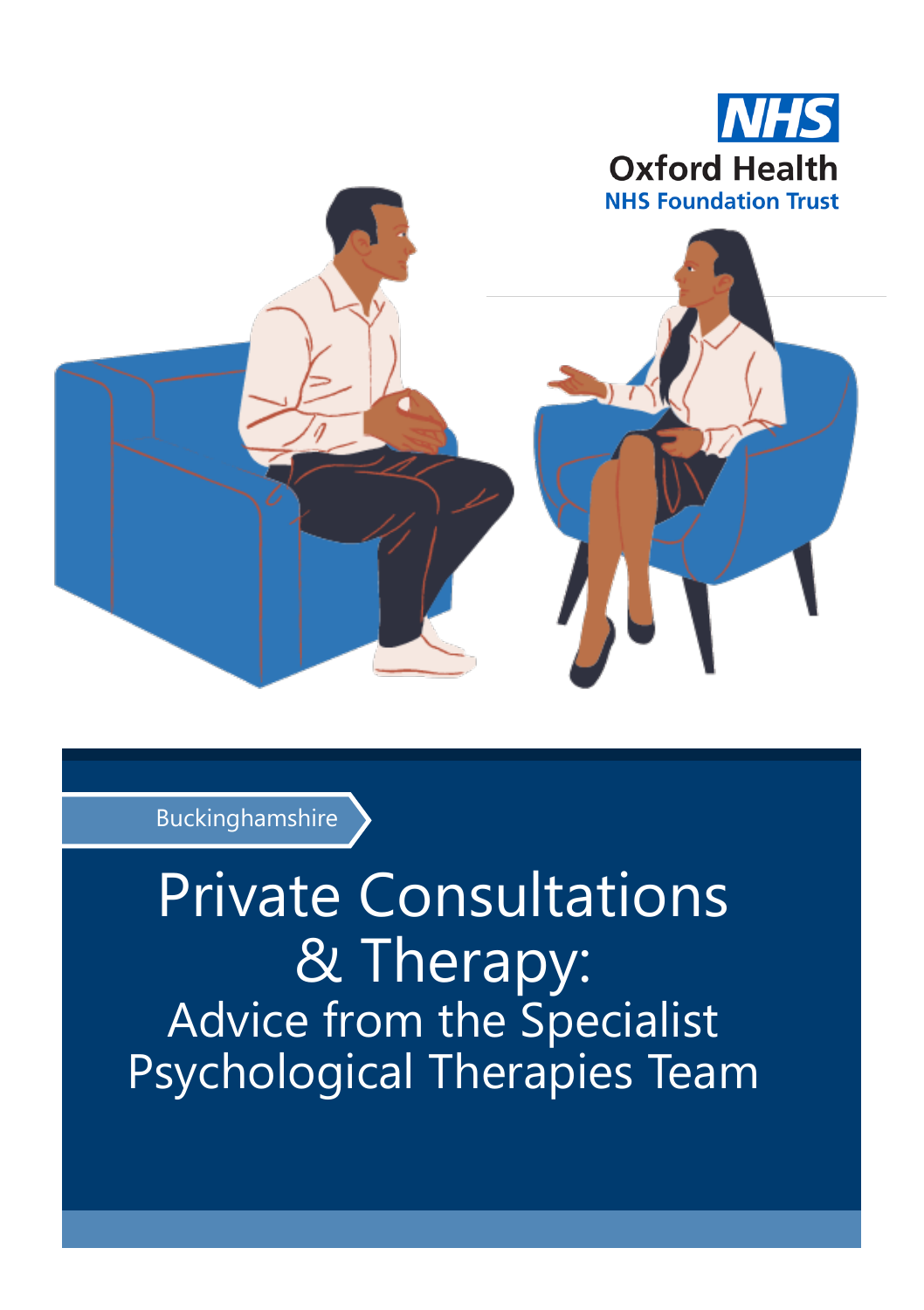# **Accessing private therapy**

**This leaflet provides information about how to arrange private psychological therapy for yourself, a relative, or a friend, if you wish to do this.** 

It is designed to support you with choosing a private therapist, and to enable you to make an informed decision about care.

As an NHS organisation we are unable to make personal recommendations to private therapists. If you have made a request to see one of our staff privately we are unable to sanction this.

We thought it would be helpful to provide you with a list of accredited professional bodies which you can contact for information, or view their list of accredited therapists.

Many of these organisations will allow you to locate a therapist through their website or members' register and may specify types of



difficulties that they are able to help you with. If you have already been assessed by an NHS therapist, or if you are currently seeing an NHS mental health professional for treatment, and you wish to seek private therapy, we would encourage you to discuss this with the relevant NHS professional.

We advise that you only have one therapist at a time.

**If you think you need more than your therapist can offer, it would be best to discuss this with your therapist.**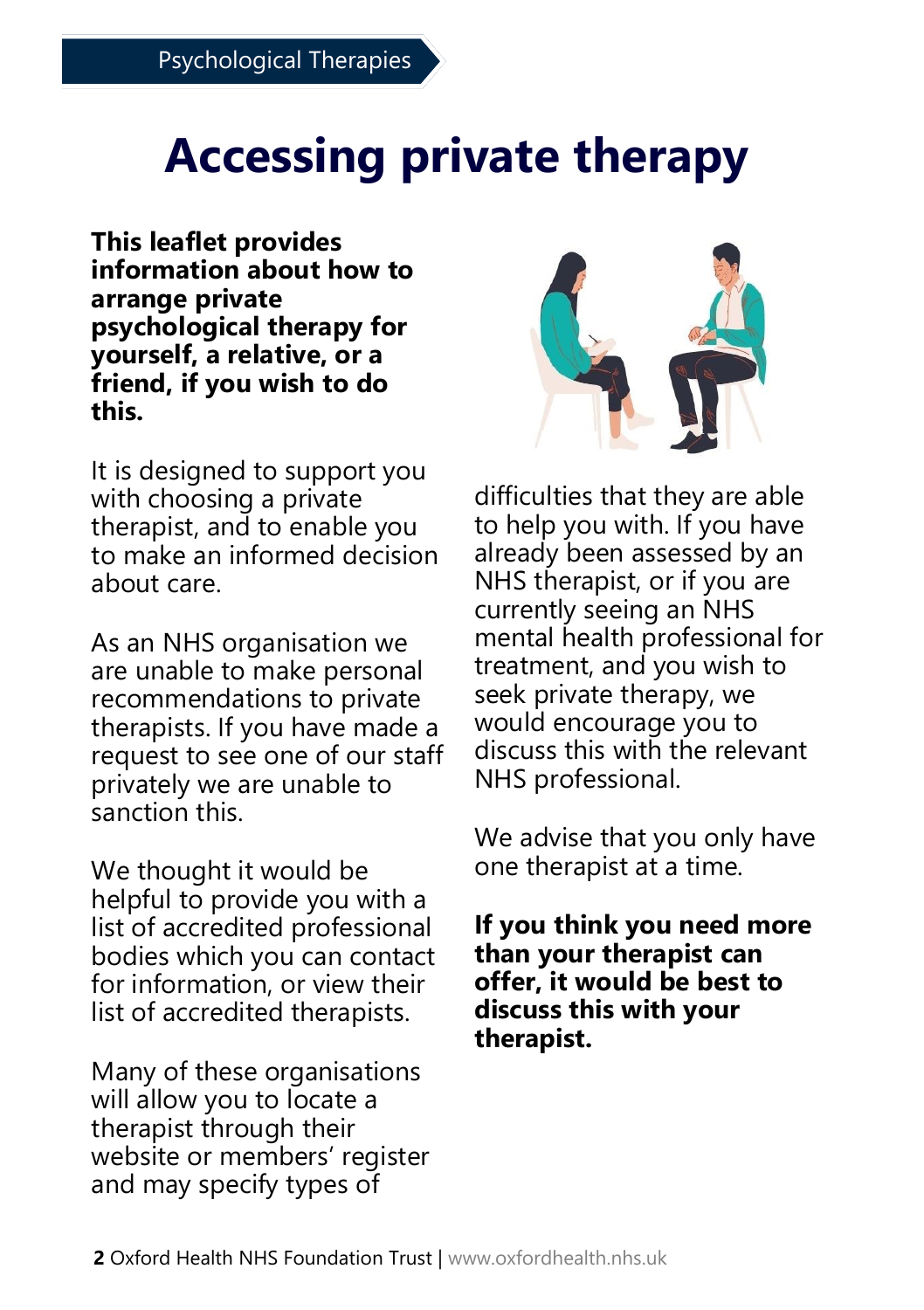# **Things to consider when looking for a therapist**

- Make sure you know the qualifications and professional background of anyone you might want to see as your therapist. Check with the professional body register to see if they are an **accredited** member. Anyone can be affiliated, but **only a qualified therapist will be accredited or fully registered.**
- Ask for an initial consultation to see whether you fit with the therapist, or their style of therapy, before agreeing to a full course of therapy.
- You may wish to meet with more than one therapist initially, before deciding which one to proceed with.
- Ask about frequency of sessions, cost, length of therapy and what you might address within the therapy.
- Private therapy costs can vary greatly. Some providers offer a sliding scale of charges, depending on ability to pay. If you have private health insurance your insurer may agree to cover some, or all costs.
- Does the problem you wish to address require you to have help from a wider range of professionals? In such cases, a referral to an NHS multi-professional team or service may be more appropriate. Information about local NHS services can be found at: [https://](https://www.oxfordhealth.nhs.uk/publication/adult/) [www.oxfordhealth.nhs.](https://www.oxfordhealth.nhs.uk/publication/adult/) [uk/ publication/adult/](https://www.oxfordhealth.nhs.uk/publication/adult/)

**For more information about different types of therapies available for various mental health difficulties, please visit: [https://](https://www.mind.org.uk/information-support/guides-to-support-and-services/) [www.mind.org.uk/](https://www.mind.org.uk/information-support/guides-to-support-and-services/) information-[support/guides](https://www.mind.org.uk/information-support/guides-to-support-and-services/)**